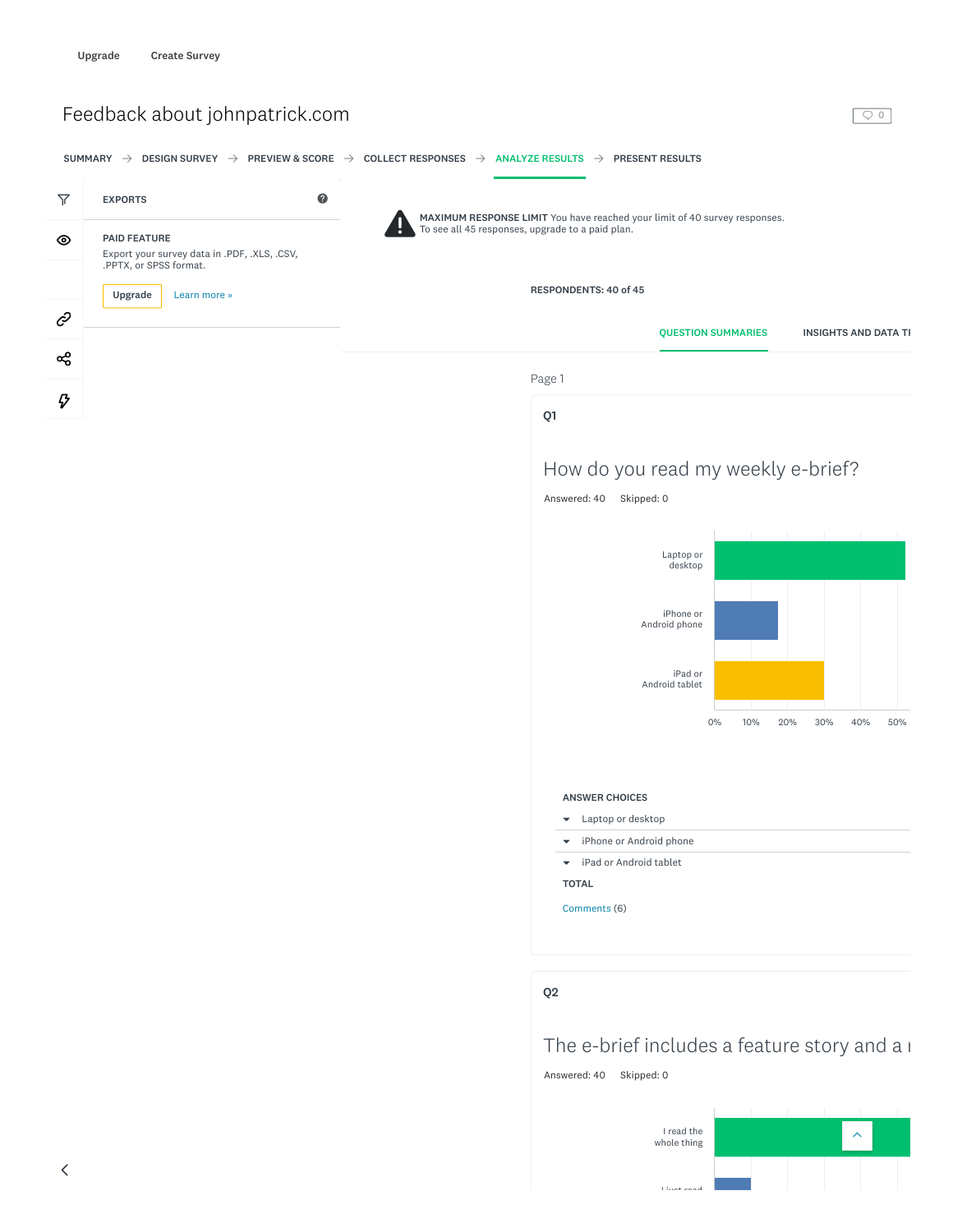

### ANSWER CHOICES

- $\bullet$  I read the whole thing
- $\bullet$  I just read the feature story
- $\blacktriangleright$  I just read the news section

TOTAL

Comments (5)

### Q3

# Please rate the feature stories

Answered: 40 Skipped: 0



#### ANSWER CHOICES



– Too long

– Too technical

TOTAL

Comments (6)

### Q4

The news section has short blurbs about v section. First is Ukraine.

Answered: 39 Skipped: 1

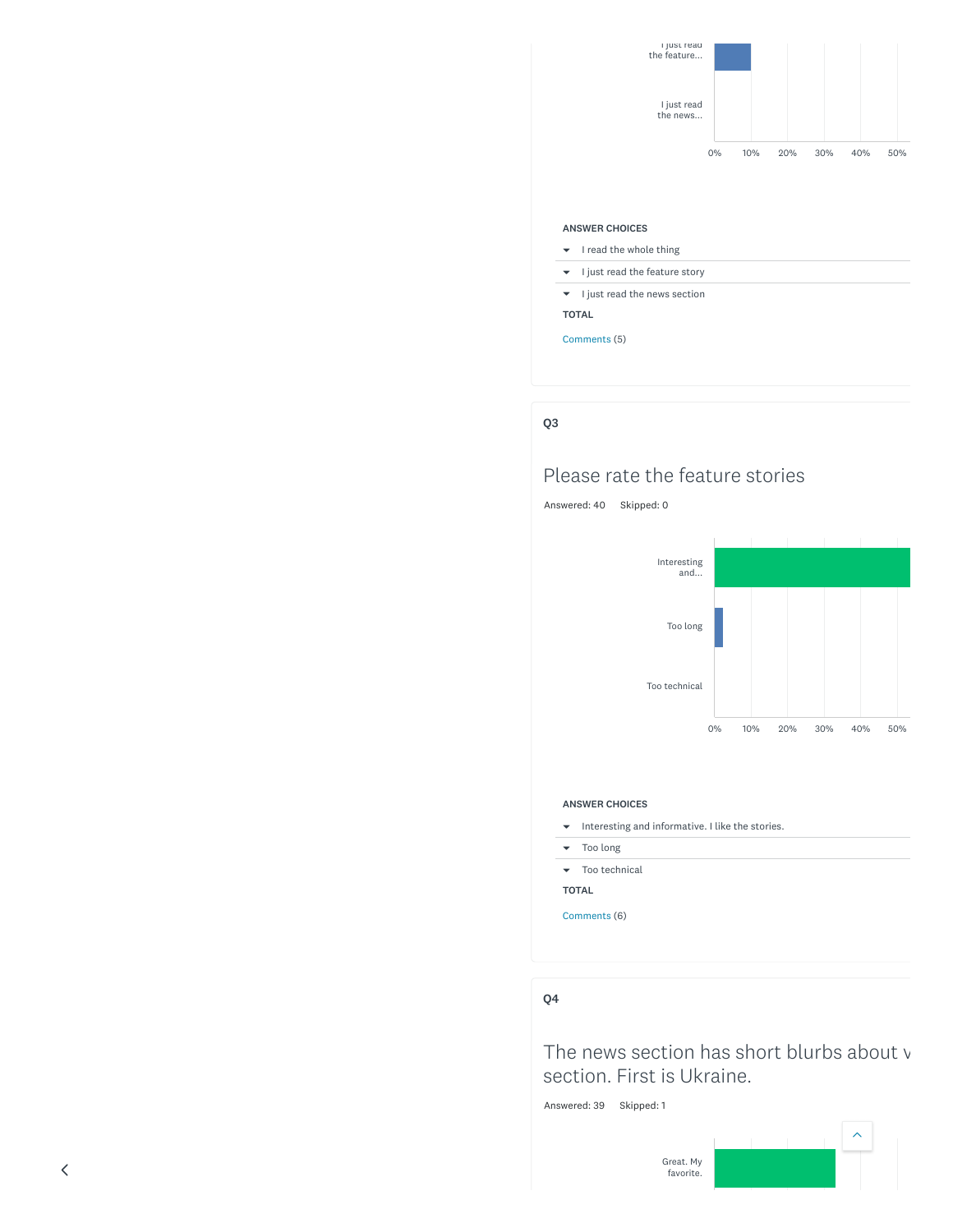

### ANSWER CHOICES

- Great. My favorite.
- $\bullet\quad$  Its good but not great
- $\blacktriangleright$  Its OK
- I don't read it.
- TOTAL

### Q5

# Covid, vaccinations, other healthcare relat

Answered: 39 Skipped: 1



#### ANSWER CHOICES

- Great. My favorite.
- $\bullet\quad$  Its good but not great

 $\left\langle \boldsymbol{\gamma}\right\rangle$ 

- $\blacktriangleright$  Its OK
- I don't read it.
- TOTAL

 $\sim$ 

 $\overline{\left\langle \right\rangle }$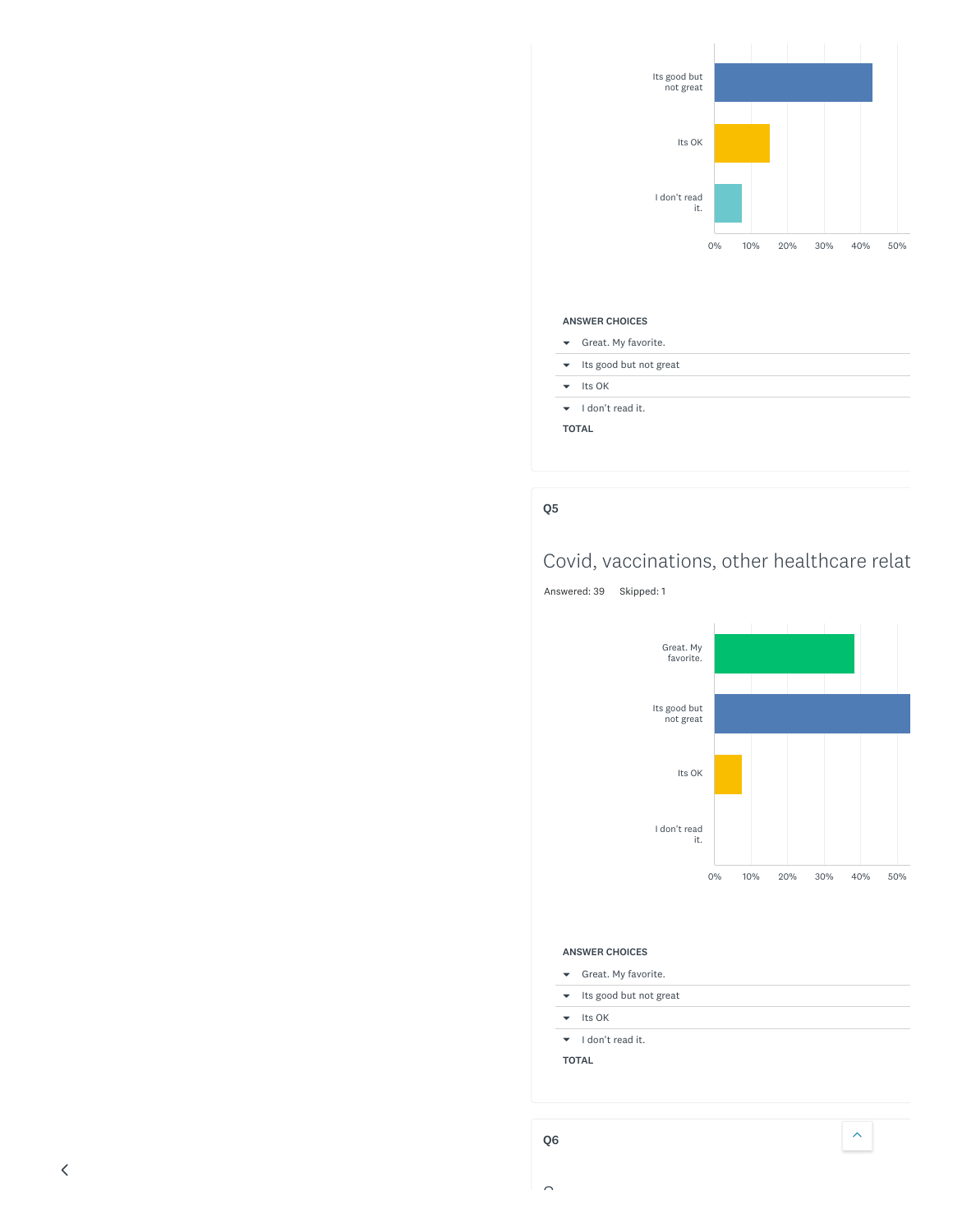# Space

Answered: 38 Skipped: 2



#### ANSWER CHOICES

- Great. My favorite.
- $\bullet$  Its good but not great
- $\blacktriangleright$  Its OK
- I don't read it.
- TOTAL

### Q7

# Wall Street

Answered: 39 Skipped: 1



 $\hat{\frown}$ 

### ANSWER CHOICES

- Great. My favorite.
- Its good but not great
- $\blacktriangleright$  Its OK
- I don't read it.
- TOTAL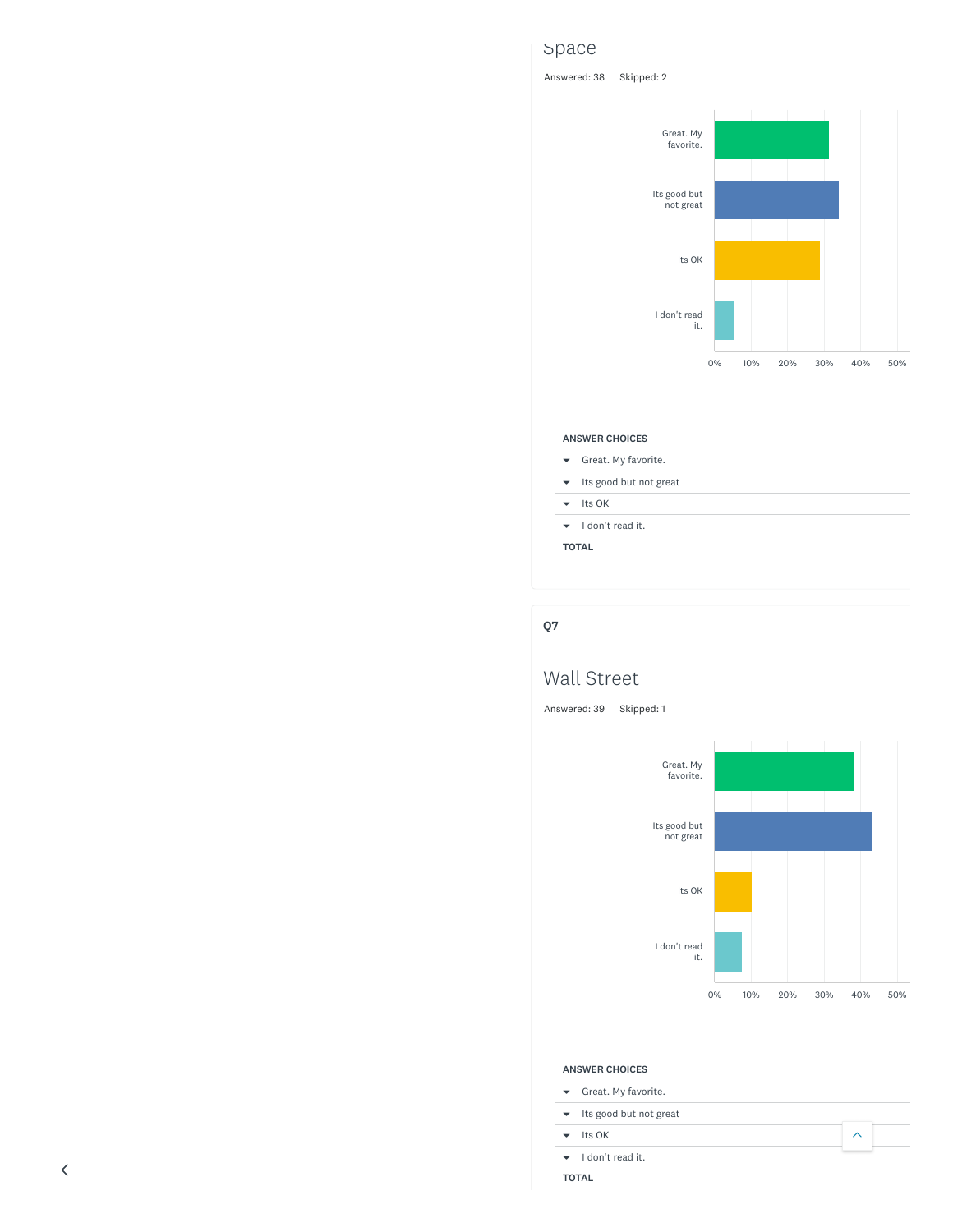# Q8

# Crypto

Answered: 40 Skipped: 0





#### ANSWER CHOICES

- Great. My favorite.
- $\bullet$  Its good but not great
- $\blacktriangleright$  Its OK
- $\bullet$  I don't read it.
- TOTAL

### Q9

# GAMMAT stocks and crypto data spreadsl

Answered: 38 Skipped: 2